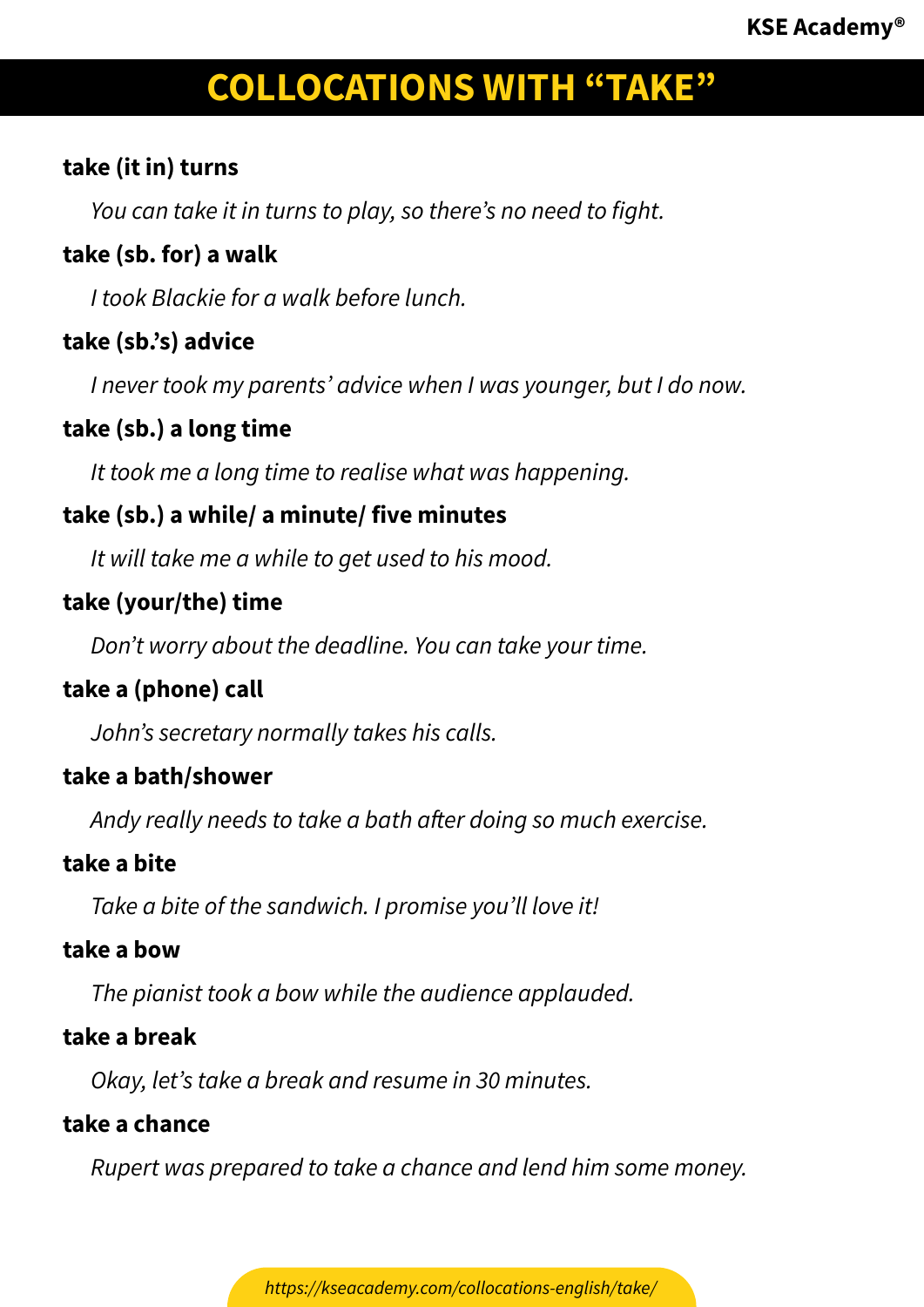#### **take a class/lesson**

*I took a yoga class when I was younger, but it wasn't my cup of tea.*

#### **take a course**

*I'm thinking about taking a course on web design.*

#### **take a hike**

*They took a hike in the mountains and came back exhausted.*

#### **take a holiday/vacation**

*Mary needed to take a holiday. She'd been working for 5 months non-stop.*

#### **take a look**

*Rick, could you take a look at this report, please?*

#### **take a message**

*Hi. John's not in today, but I can take a message.*

## **take a minute /** *X* **minutes**

*Why don't you take a minute to relax and think about it?*

#### **take a nap**

*Our dog loves to take a nap after we go for a walk.*

## **take a plane/flight/bus/train**

*I'm taking a flight tomorrow to Hong Kong.*

## **take a raincheck**

*I'm going to have to take a raincheck. We'll meet up tomorrow, shall we?*

#### **take a rest**

*Harry needed to take a rest after such an intense morning.*

#### **take a risk/risks**

*Are you the sort of person who takes risks?*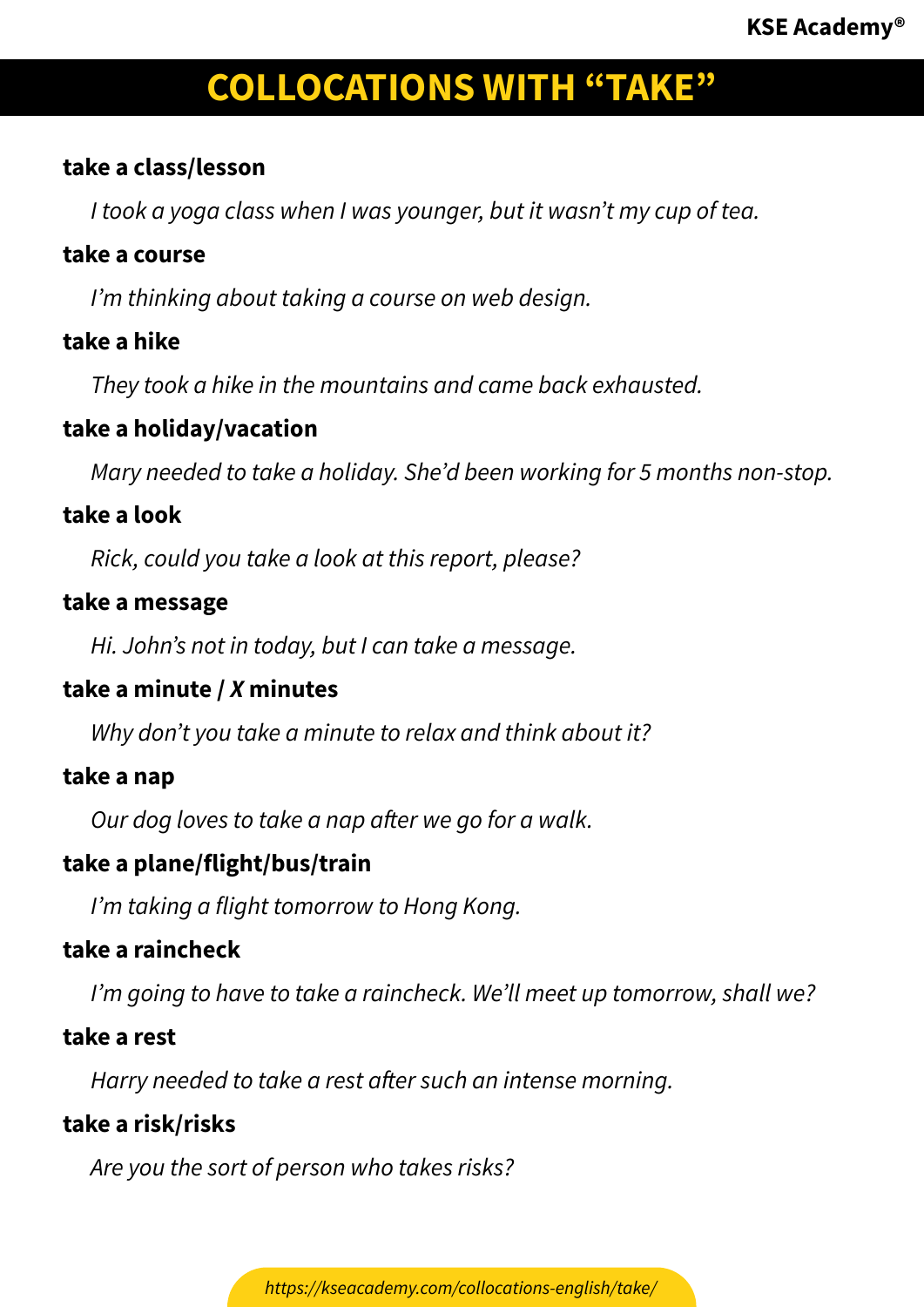#### **take a seat**

*Please, come in and take a seat.*

#### **take a step**

*He took a step toward me and kissed me.*

#### **take a survey**

*All candidates need to take a survey before the interview.*

#### **take a taxi**

*Shall we just take a taxi to the airport? It's the easiest thing.*

#### **take a test/an exam**

*All students take a placement test when they join the school.*

#### **take a trip**

*We're taking a trip to the lake this afternoon.*

#### **take a/sb.'s number**

*Sir, can I take your number and call you back later?*

#### **take a/sb.'s photo/picture**

*Excuse me, could you take a picture of us standing next to the statue?*

#### **take a/the bus/train/subway**

*You can take a bus to get to the city centre.*

#### **take a/the decision**

*The president took the decision to withdraw all soldiers from the country.*

#### **take action**

*We need to take action before somebody else makes an offer.*

#### **take advantage (of sb./sth.)**

*Richard used to take advantage of his colleagues until he got fired.*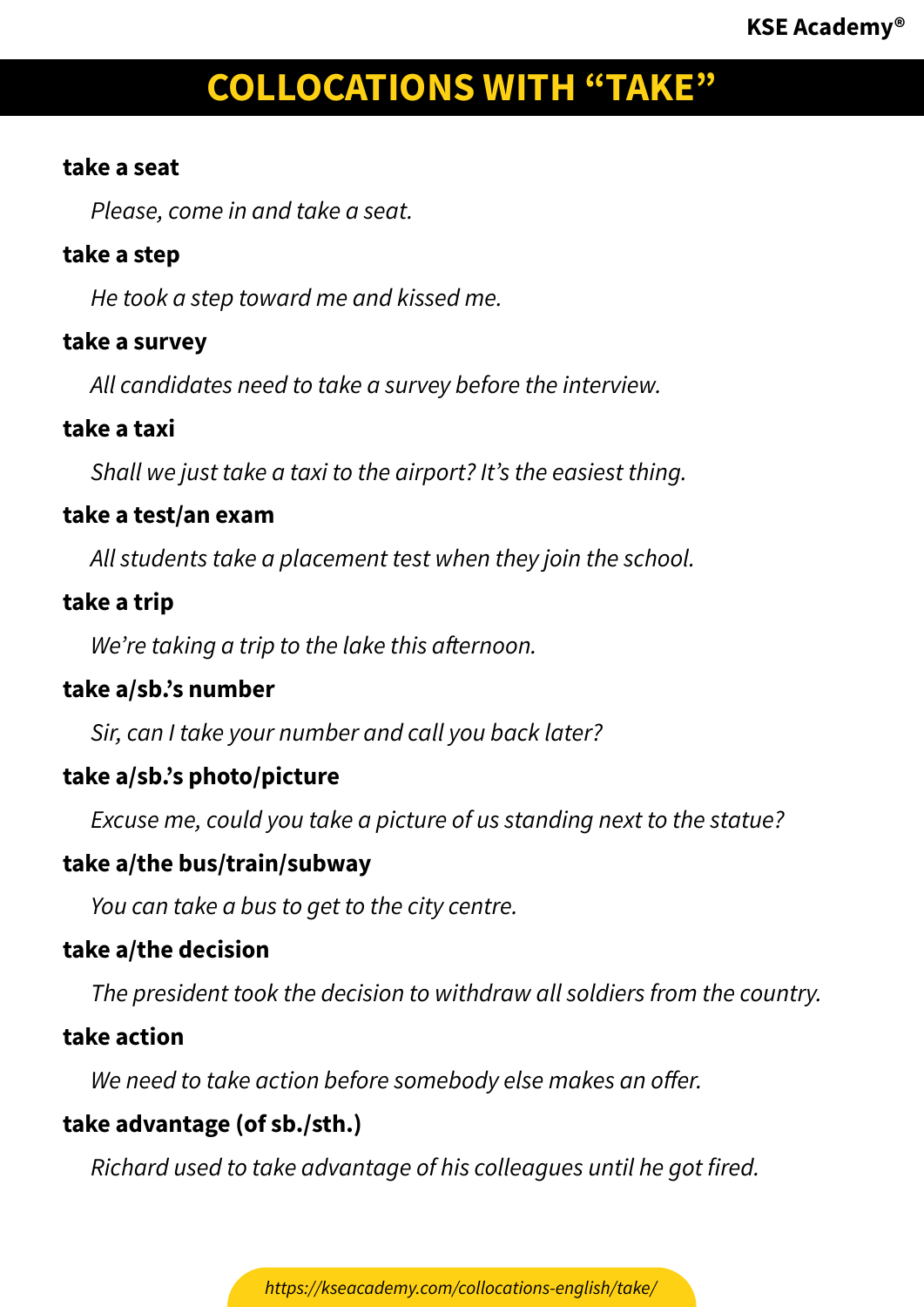#### **take ages**

*It will take ages for the country to recover from the war.*

## **take care (of sb.)**

*Okay, take care of yourself. I'll see you next week!*

## **take charge (of sth.)**

*Ron took charge of the family business when his dad passed away.*

#### **take cover**

*The soldiers took cover in the nearest trench.*

## **take drugs**

*Many youngsters take drugs without realising the possible consequences.*

## **take effect**

*The medicine will take effect after a couple of hours.*

## **take exercise**

*Bill decided to take some exercise in the afternoons to lose some weight.*

## **take heart**

*Mary took heart from all the support she received from her friends.*

## **take medicine**

*Rose normally prefers not to take any medicine when she gets sick.*

## **take notes**

*Percy was quite good at taking notes during lectures.*

## **take notice**

*You guys didn't take any notice when I warned you about the weather.*

## **take one's breath away**

*Their performance took my breath away. It was absolutely fantastic!*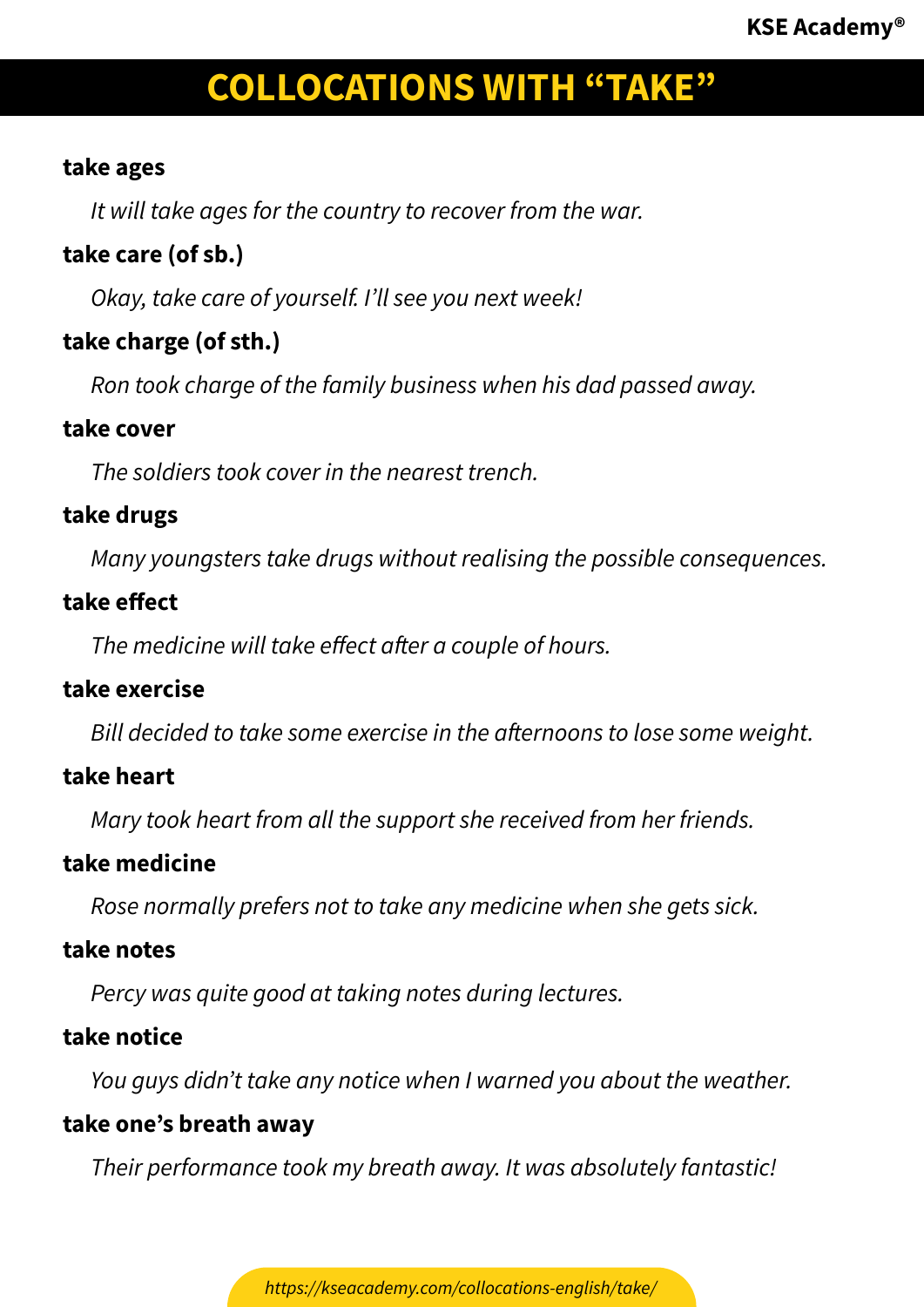## **take part (in sth.)**

*Most of the students didn't feel like taking part in the competition.*

## **take place**

*When will the conference take place?*

## **take pride (in sth.)**

*Her parents always took pride in her achievements.*

## **take responsibility**

*Marcus needs to take responsibility for his recent failures.*

## **take sb. to court**

*They got a divorce and she took him to court to get the children's custody.*

## **take sb.'s place**

*She eventually took Joey's place in the band.*

## **take sb.'s temperature**

*I think Georgie's got a fever. I'm going to take his temperature.*

## **take sth. apart**

*I'll take the pram apart and check it when we get home.*

## **take sth. to heart**

*I didn't know she would take my comment to heart. I'll have to apologise.*

## **take sth./sb. seriously**

*I didn't take him seriously when he said he'd be quitting his job.*

## **take the lead**

*She took the lead of the meeting and everything ran smoothly.*